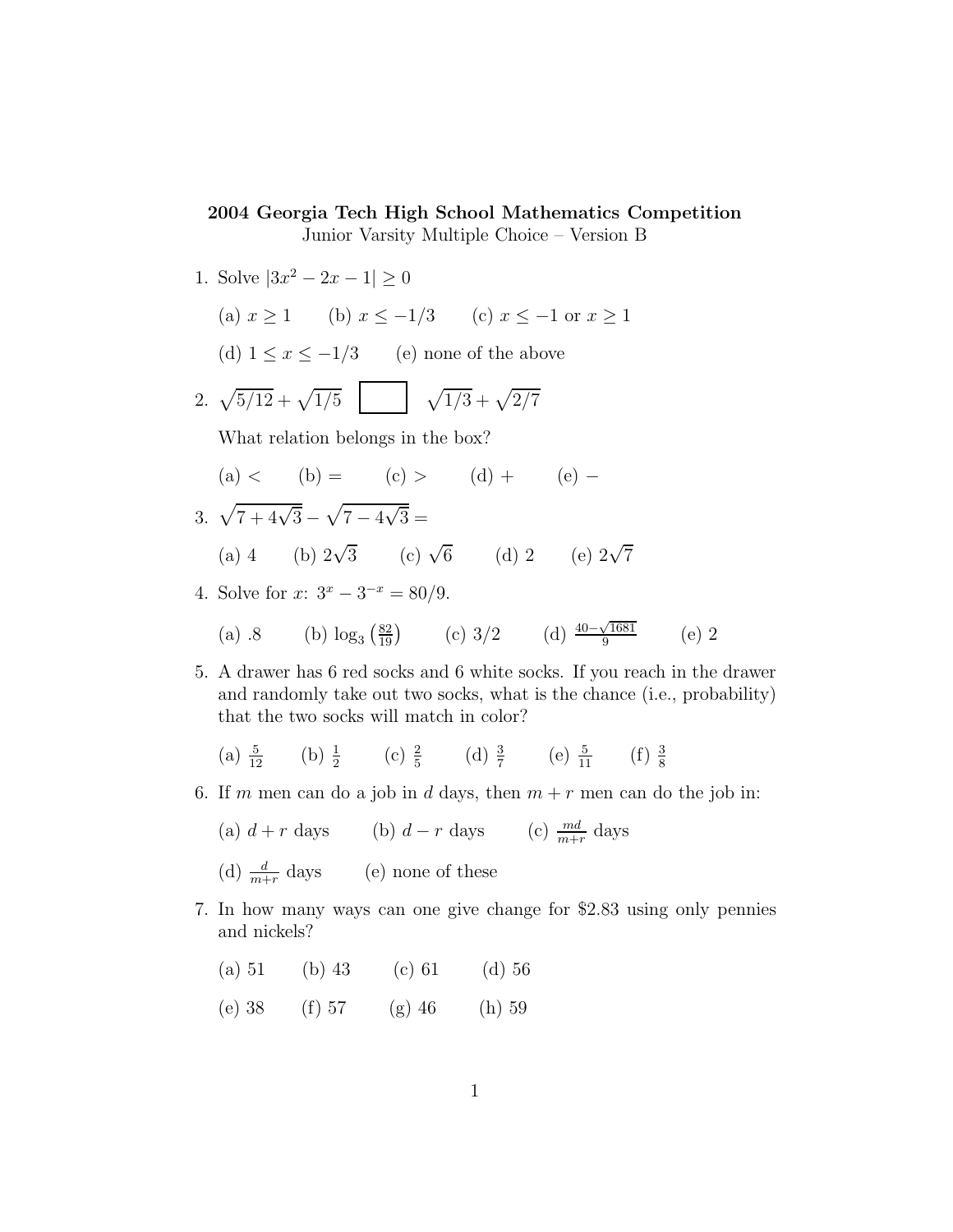- 8. A 1/50 scale model of a pond is shown below. If the volume of the scale model is  $4 \text{ cm}^3$ , then the volume of the actual pond is
	- (a)  $1/2 \text{ m}^3$ (b) 50000 cm<sup>3</sup> (c)  $500 \text{ m}^3$
	- (d) not determined by the given information (e) none of the above



9. The remainder of  $7^{100}$  divided by 9 is

| $(a)$ 1 | (b) 2   | $(c)$ 3 | $(d)$ 4 |
|---------|---------|---------|---------|
| $(e)$ 5 | $(f)$ 6 | $(g)$ 7 | $(h)$ 8 |

10. How many distinct solutions x are there for the equation  $\det(A-xI) =$ 0 where det stands for determinant,  $I$  is the identity matrix, and  $A$  is the matrix

|                                                                         | $\begin{bmatrix} 1 & 0 & -3 & 0 \\ 0 & 2 & 0 & 1 \\ 1 & 0 & 3 & 0 \\ 1 & -2 & 0 & 1 \end{bmatrix}$ |  |
|-------------------------------------------------------------------------|----------------------------------------------------------------------------------------------------|--|
| (a) no solution (b) 1 (c) 2 (d) 3 (e) more than 3                       |                                                                                                    |  |
| 11. If $\omega^3 = 1$ and $\omega \neq 1$ , find $\omega(\omega + 1)$ . |                                                                                                    |  |
| (a) i (b) $-i$ (c) 1 (d) $-1$ (e) $(-1 \pm \sqrt{3})/2$                 |                                                                                                    |  |

- 12. Which of the following is logically equivalent to  $(P \text{ or } Q)$  and  $(Q \text{ or } Q)$  $R)$ ?
	- (a) P and R (b)  $(P \text{ and } R)$  or  $Q$  (c)  $(P \text{ and } Q)$  or  $(Q \text{ and } R)$
	- (d) (Not  $Q$ ) and  $(P \text{ or } R)$  (e) None of the above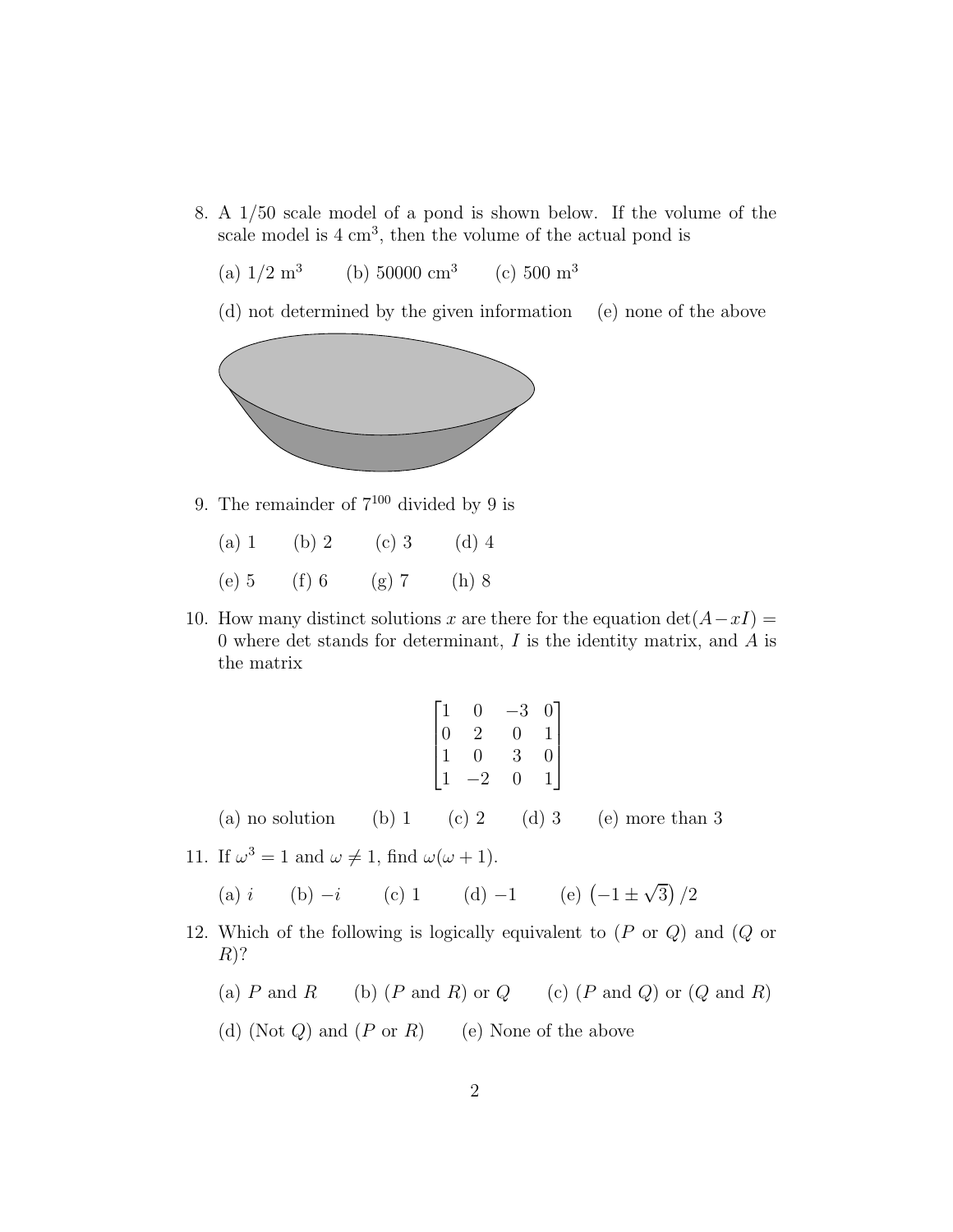- 13. When  $x^{10} + 1$  is divided by  $x^2 1$ , the remainder is
	- (a) 1 (b)  $-1$  (c) 0 (d) 2

(e) none of these holds for every  $x$ 

- 14. The equation  $\sqrt{x+5} \sqrt{x-2} + 1 = 0$  has
	- (a) one real root (b) one real root and 1 complex root
	- (c) 2 complex roots (d) two real roots (e) no root
- 15. The radius of the small circle in the middle is



- 16. Suppose  $\alpha$  and  $\beta$  are the roots of  $x^2 + ax + b = 0$ . Then  $\alpha^2$  and  $\beta^2$  are the roots of
	- (a)  $x^2 + a^2x + b^2 = 0$
	- (b)  $x^2 a^2x + b^2 = 0$
	- (c)  $x^2 + (2b a^2)x + b^2 = 0$
	- (d)  $x^2 + (a^2 2b)x + b^2 = 0$
	- (e)  $x^2 + 2ax + b^2 = 0$
- 17. A number system based on 26 is used and the letters of the alphabet are the digits:  $A = 0, B = 1, C = 2, D = 3, \dots, X = 23, Y = 24,$  $Z = 25$ . In this system, how much is ONE + ONE?

(a) DBIA (b) BAID (c) BDAI (d) DAIB (e) BDIA